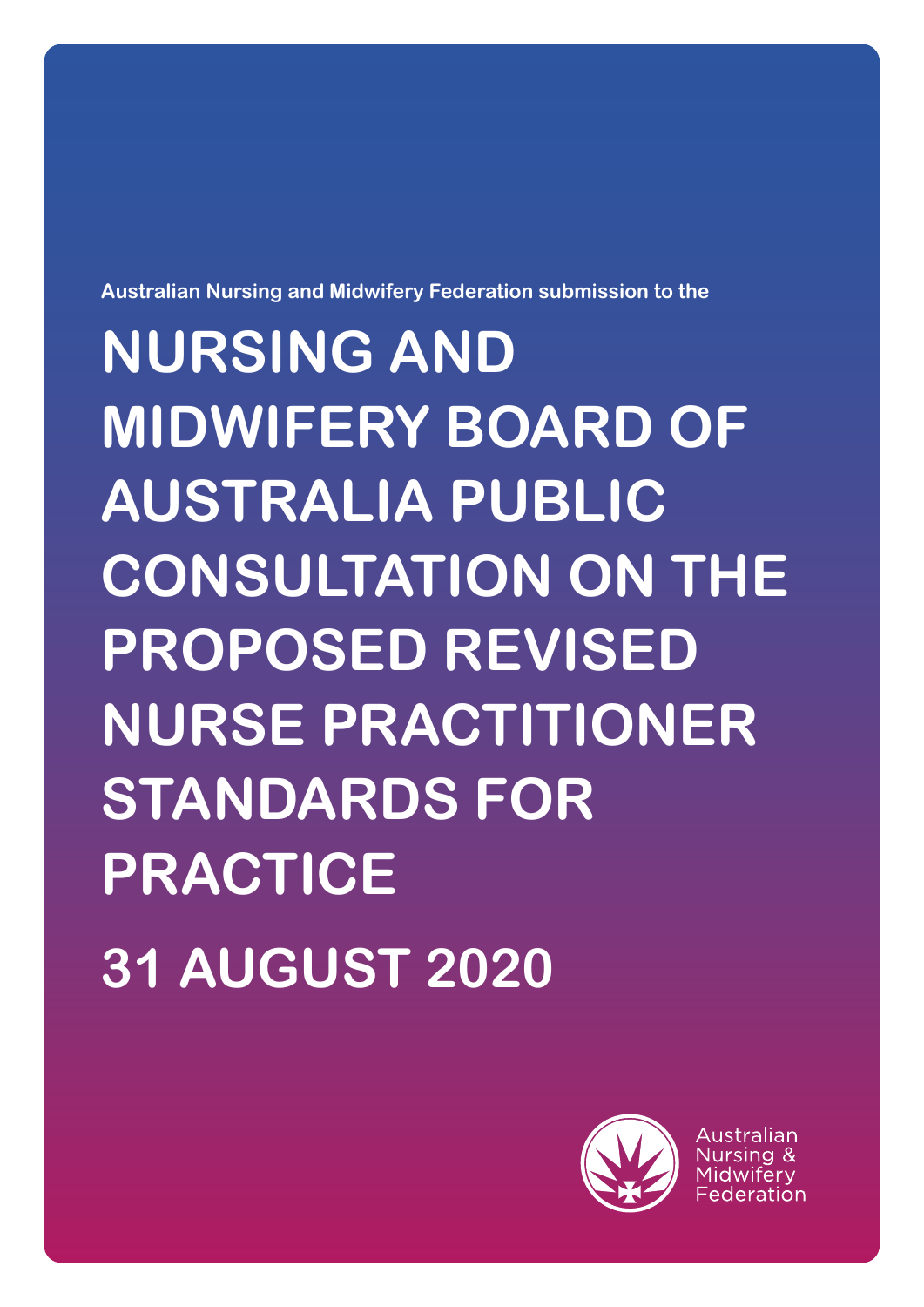## **INTRODUCTION**

The Australian Nursing and Midwifery Federation (ANMF) is Australia's largest national union and professional nursing and midwifery organisation. In collaboration with the ANMF's eight state and territory branches, we represent the professional, industrial and political interests of more than 295,000 nurses, midwives and carers across the country.

Our members work in the public and private health, aged care and disability sectors across a wide variety of urban, rural and remote locations. We work with them to improve their ability to deliver safe and best practice care in each and every one of these settings, fulfil their professional goals and achieve a healthy work/life balance.

Our strong and growing membership and integrated role as both a professional and industrial organisation provide us with a complete understanding of all aspects of the nursing and midwifery professions and see us uniquely placed to defend and advance our professions.

Through our work with members we aim to strengthen the contribution of nursing and midwifery to improving Australia's health and aged care systems, and the health of our national and global communities.

The ANMF welcomes the opportunity to provide a response to the Nursing and Midwifery Board of Australia (NMBA) public consultation on the proposed revised *Nurse practitioner standards for practice*. The objective of this review of these standards to ensure they are up to date, based on current evidence, and continue to reflect nurse practitioner practice, is supported.

The ANMF has been a lead organisation in the conception and development of the nurse practitioner role in Australia. Most of the 2,017<sup>1</sup> nurse practitioners in this country are ANMF members. We are a staunch advocate for this peak clinical role for registered nurses; the role is integral to improving access for people to evidence-based, safe and effective health and aged care. There remains much to be done to ensure there is a substantial increase in the numbers of registered nurses electing to undertake the pathway to nurse practitioner endorsement. Ensuring the NMBA *Nurse practitioner standards for practice* are clear, comprehensive and remain relevant to contemporary nursing practice is essential to both effective regulation of the role and growth of the nurse practitioner workforce.

1. Nursing and Midwifery Board of Australia. (2020). Registrant Data - Reporting period: 1 January 2020 – 31 March 2020. Available at: https://www. nursingmidwiferyboard.gov.au/About/Statistics.aspx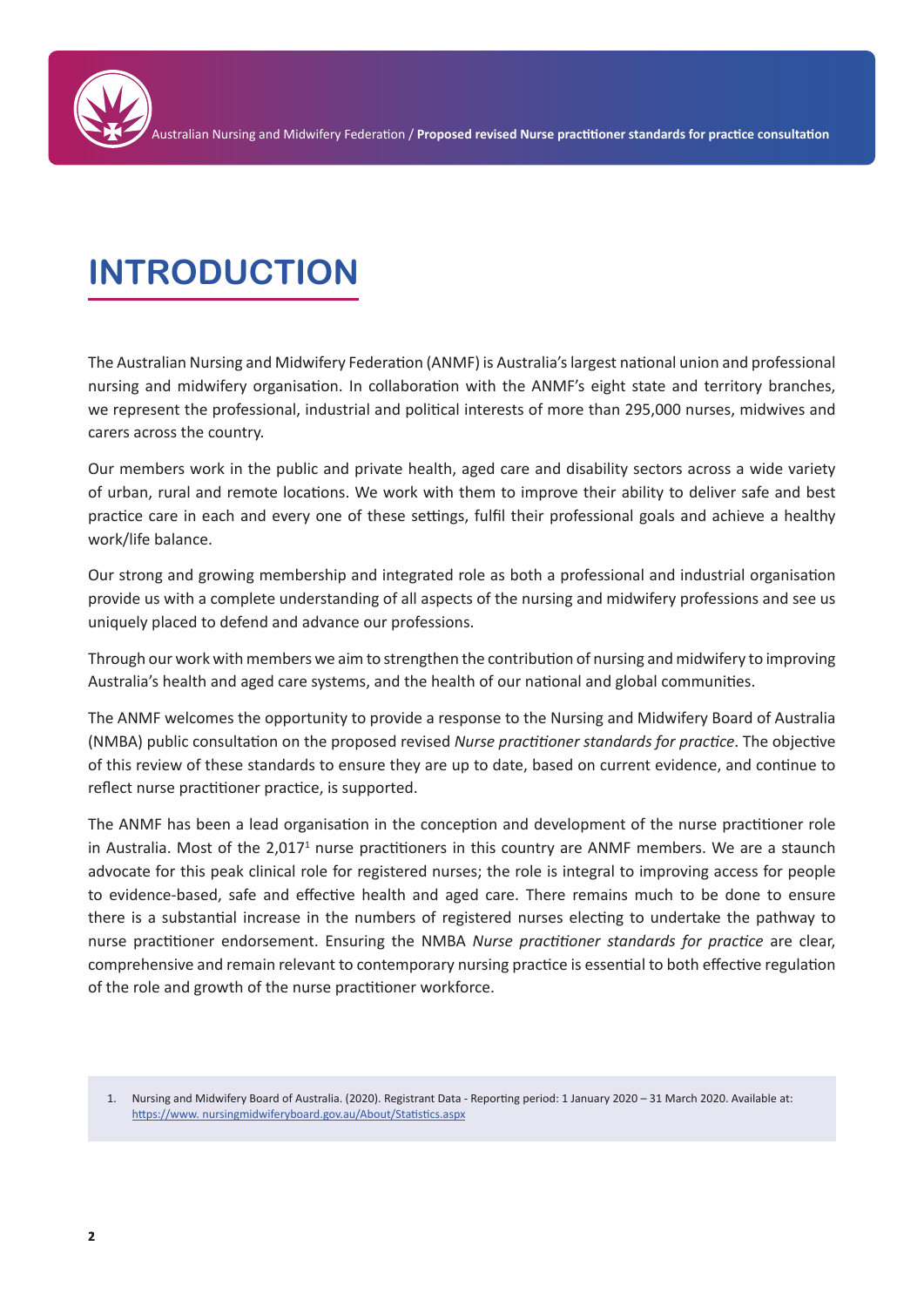

Australian Nursing and Midwifery Federation / **Proposed revised Nurse practitioner standards for practice consultation**

### **Questions for consideration**

**Has the content and structure of the proposed revised standards improved from the previous iteration?** 

**1. The presentation of the proposed revised standards has been aligned to the presentation of the**  *Registered nurse standards for practice* **and the** *Midwife standards for practice***.**

**Do you agree that the content and structure of the proposed revised standards improved from the previous iteration?**

Although largely unchanged, the content and structure of the proposed revised standards has improved in some areas from the previous iteration. Please see specific suggestions for amendments in response to the questions below.

**2. 'Support of systems' is a key component of advanced practice. Support of systems is embedded in the NP orientating statements and is more evident with the renaming of Standard 4 to 'Supporting health systems'.**

**Do you agree with the way that 'Support of systems' has been included in the document? If not, how could it be improved?** 

The proposal to include the language of 'support of systems' is reasonable. Additional clarity regarding this new term has now been provided, following the preliminary consultation, with the inclusion of a definition in the glossary. This definition now clearly outlines what 'support of systems' means in the Australian context of practice.

In order to be consistent with the titles of the other three standards, the title of Standard 4 should state 'Supports health systems' rather than 'Supporting health systems'. This aligns both the active language and the tense of the four standards. Inclusion of evaluation and advocacy in the title of the fourth clinically focussed standard completes the nursing process of assessment, planning, implementation and evaluation across the standards.

The four standards would then read as follows:

Standard 1: Assesses using diagnostic capability

Standard 2: Plans care and engages others

Standard 3: Prescribes and implements therapeutic interventions

Standard 4: Supports health systems through evaluation and advocacy

**3. The Nurse practitioner standards framework has been amended to denote the clinical independence of nurse practitioners.**

**Do you agree with the changes made to the Nurse practitioners standard framework (Figure 1, on page 2 of the Standards for practice document)? If not, how could it be improved?**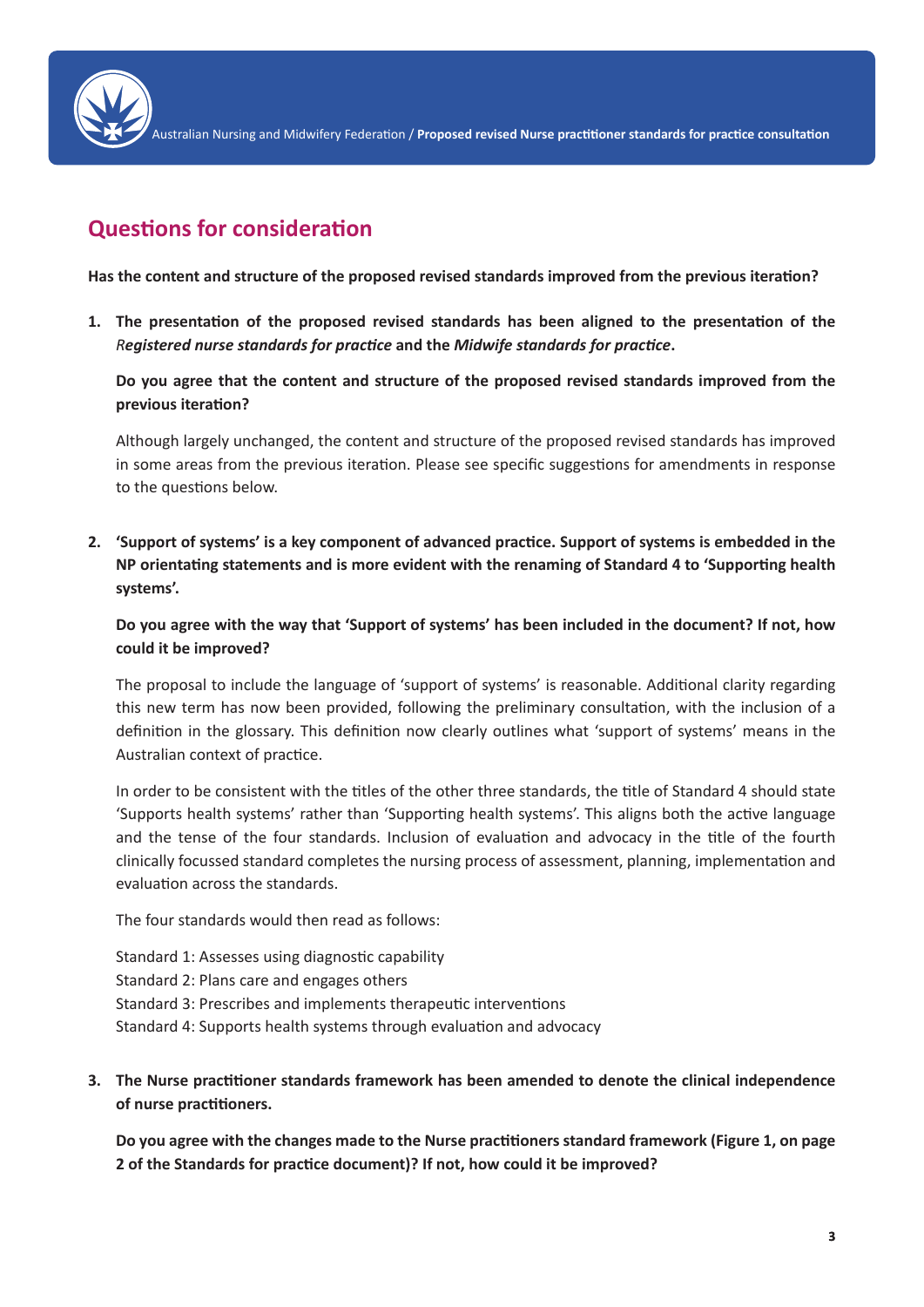ustralian Nursing and Midwifery Federation / Proposed revised Nurse practitioner standards for practice consultation

The amendment to Figure 1: Nurse practitioner standards framework, to represent and reinforce the nurse practitioner's ability to practice independently, is strongly supported. The addition of explanations of the education, research and leadership domains to the visual representation of the standards in Figure 1 adds clarity.

**4. The glossary has now been revised to include updates to the key definitions of 'advanced practice' and 'nurse practitioner'. New definitions of 'autonomous' and 'independence' have been added as well as current NMBA definitions for 'cultural safety' and 'standards for practice'.** 

**Are there any other terms that are used in the document that you feel should be included in the glossary to provide greater clarity?** 

Amending the glossary to include updates to the definitions of 'advanced practice' and 'nurse practitioner', new definitions of 'autonomous practice' and 'independence', and the current definitions of 'cultural safety' and 'standards for practice', is supported. However, the feedback ANMF provided in April 2019 concerning the proposed change to definitions relating to advanced practice has still not been addressed and subsequently our concerns remain.

The ANMF supported most of the definition of 'advanced practice' that the NMBA is proposing would be included in this revised standard but maintain our opposition to the inclusion within the definition of the sentence that states: *Advanced practice in nursing is demonstrated by a level of practice and is not by a job title or level of remuneration*. Ideally, registered nurses' job titles and remuneration should always reflect their experience and expertise. The ANMF request that this sentence be amended to state: *Advanced practice in nursing is demonstrated by a level of practice and is commonly, but not necessarily, related to a job title or remuneration.*

#### **5. Do you have any other comments on the proposed revised standards?**

For consistency across all standards, the term 'Statement' should be added in front of 1.1 and 1.2 on page 3 of the standards.

In Standard 3, criteria 3.1.1, the word 'an' should be added after 'achieve' so the criteria reads:

3.1.1 contributes to health literacy by sharing knowledge with the person receiving care to achieve **an** evidence-informed management plan

In Standard 3, Statement 3.3, the term 'territorial' should be amended to 'territory".

In Standard 4, Statement 4.2, the 's' should be removed from the words 'participates' and 'leads' so the statement reads:

**Statement 4.2: NPs advocate for, participate in, or lead systems that support safe care, partnership and professional growth**